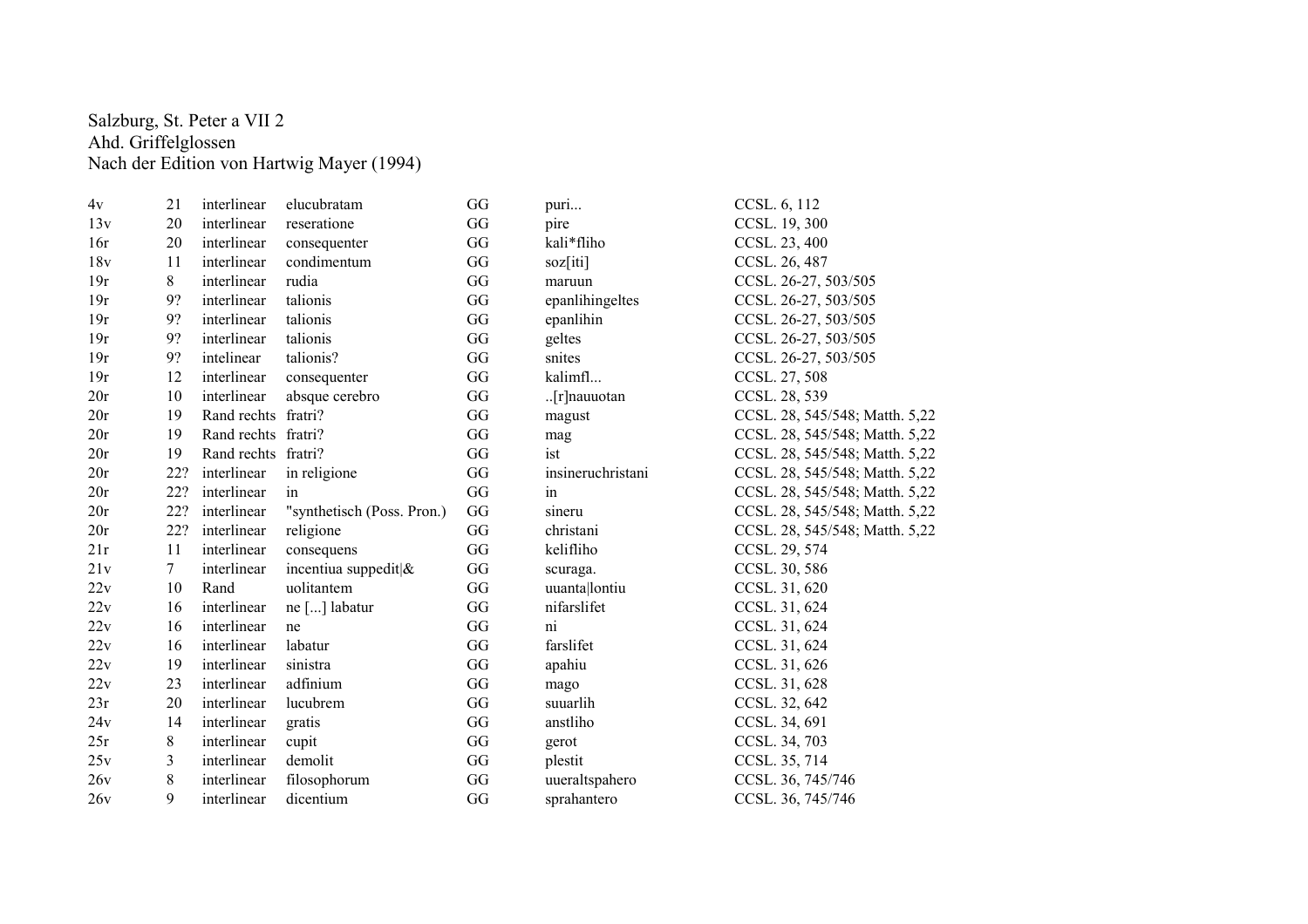| 27r | $\boldsymbol{2}$ | interlinear      | generaliter        | GG | kameinliho     | CCSL. 36, 758               |
|-----|------------------|------------------|--------------------|----|----------------|-----------------------------|
| 27r | 18               | interlinear      | supersubstantialem | GG | aller[uuui]hta | CCSL. 37, 770/775           |
| 27r | 18               | interlinear      | supersubstantialem | GG | aller[u]       | CCSL. 37, 770/775           |
| 27r | 18               | interlinear      | supersubstantialem | GG | uui]hta        | CCSL. 37, 770/775           |
| 27v | 6                | interlinear      | egregium           | GG | ediligo        | CCSL. 37, 770/775           |
| 28v | $\overline{2}$   | interlinear      | tritum             | GG | farprochot     | CCSL. 38, 798/799           |
| 28v | 3                | interlinear      | uulgo              | GG | liut           | CCSL. 38, 798/799           |
| 29r | 2?               | 11/1 interlinear | luxoriosi          | GG | u.nstii        | CCSL. 39, 816/817           |
| 29r | 2?               | 11/1 interlinear | lasciuis           | GG | spilanil       | CCSL. 39, 816/817           |
| 29r | 2?               | 11/1 interlinear | ludicra            | GG | sp]ilo         | CCSL. 39, 816/817           |
| 29r | 2?               | 11/1 interlinear | amatoris           | GG | uuaal          | CCSL. 39, 816/817           |
| 29r | 2?               | 11/1 interlinear | libido             | GG | minni          | CCSL. 39, 816/817           |
| 29r | 17               | interlinear      | numerosas          | GG | manago         | CCSL. 39, 819               |
| 31r | 13               | interlinear      | textricum          | GG | uueppono       | CCSL. 41, 873               |
| 31r | 17               | interlinear      | murice             | GG | uuurmo         | CCSL. 41, 875               |
| 39r | $\boldsymbol{7}$ | interlinear      | criminabantur      | GG | pizigun        | CCSL. 49, 1082              |
| 39v | $\sqrt{2}$       | interlinear      | tegumen            | GG | hulidu         | CCSL. 49, 1091              |
| 40r | $\overline{9}$   | interlinear      | ac cubiturae       | GG | zerestenne     | CCSL. 50, 1111              |
| 40r | $\overline{9}$   | interlinear      | "synthetisch       | GG | ze             | CCSL. 50, 1111              |
| 40r | 9                | interlinear      | accubiturae        | GG | restenne       | CCSL. 50, 1111              |
| 43r | 10               | interlinear      | ad iudicandos      | GG | zeuuizinone    | CCSL. 53, 1200              |
| 43r | 10               | interlinear      | ad                 | GG | ze             | CCSL. 53, 1200              |
| 43r | 10               | interlinear      | iudicandos         | GG | uuizinone      | CCSL. 53, 1200              |
| 43r | 13               | interlinear      | ridiculae          | GG | pismereliho    | CCSL. 53, 1201              |
| 44r | 18               | interlinear      | tropologiam        | GG | situlih[0]     | CCSL. 54, 1235              |
| 45v | 8                | interlinear      | uulgato            | GG | kemartin       | CCSL. 55, 1268              |
| 46r | 15               | interlinear      | uolebat            | GG | uuelta         | CCSL. 56, 1285              |
| 46r | 20               | Rand             | conuersum          | GG | uui            | CCSL. 56, 1289              |
| 47r | 8                | interlinear      | supercilio         | GG | uparfang       | CCSL. 56, 1309              |
| 47v | 19               | interlinear      | ablato             | GG | uskeprottanemu | CCSL. 57, 1329              |
| 48r | $\overline{2}$   | interlinear      | saginae            | GG | goti           | CCSL. 57, 1331              |
| 48r | 11               | interlinear      | commissuram panni  | GG | keuuepe        | CCSL. 58, 1337; Matth. 9,16 |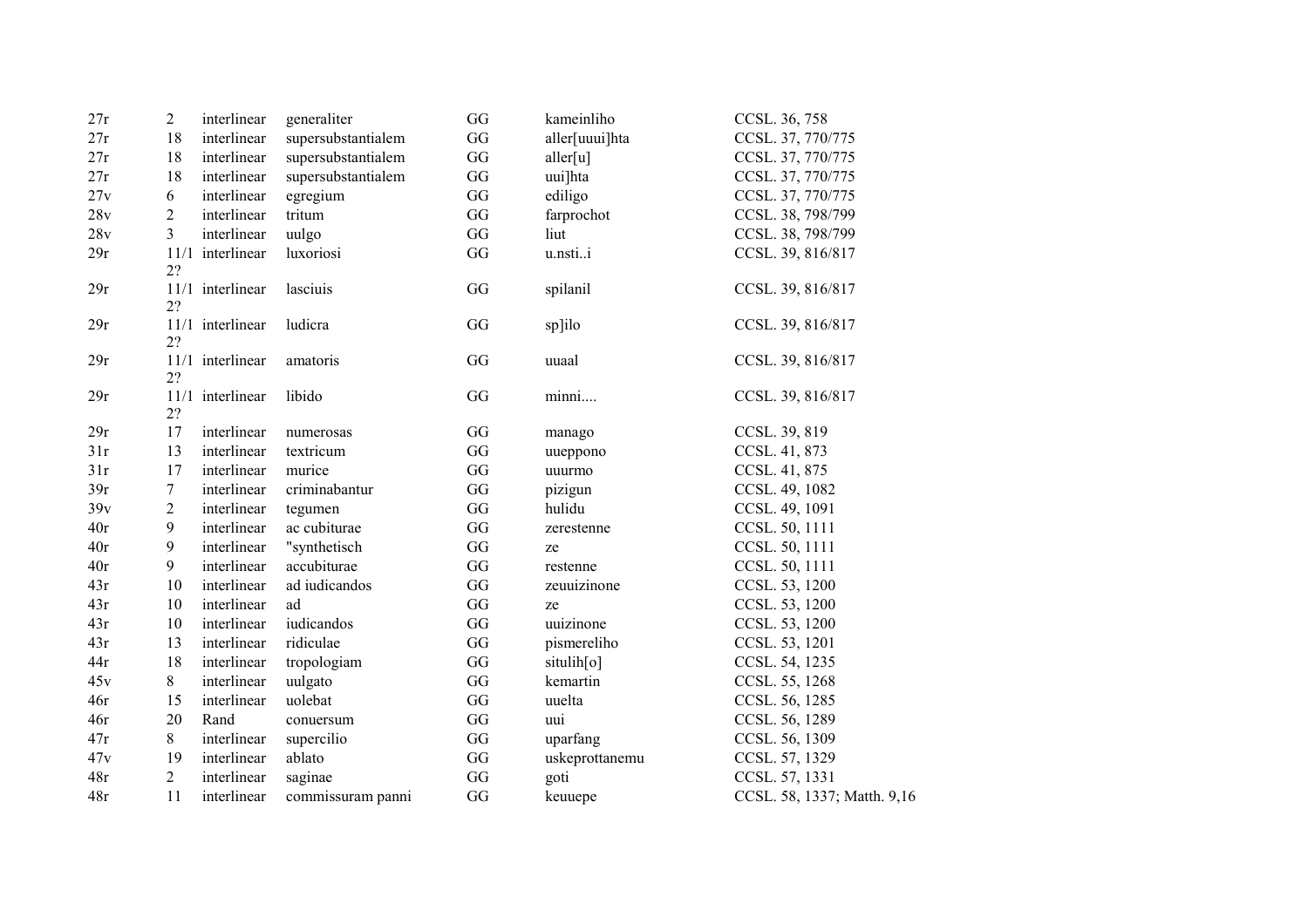| 48r             | 11              |             | Rand rechts commissuram panni | GG                     | tuoh           | CCSL. 58, 1337; Matth. 9,16  |
|-----------------|-----------------|-------------|-------------------------------|------------------------|----------------|------------------------------|
| 48r             | 12              | interlinear | rudis                         | GG                     | niuuaz         | CCSL. 58, 1337; Matth. 9,16  |
| 48v             | 11              | interlinear | plaguncula                    | GG                     | tuoh           | CCSL. 58, 1349               |
| 50r             | 10              | interlinear | uitio                         | GG                     | sunta          | CCSL. 59, 1387               |
| 55r             | 16              | interlinear | uenustate                     | GG                     | sconi          | CCSL. 65, 1547               |
| 55r             | 22              | interlinear | merces                        | GG                     | lon            | CCSL. 65, 1551               |
| 55v             | 12              | interlinear | praedicant                    | GG                     | chundant       | CCSL. 66, 1561               |
| 55v             | 21              | Rand links  | prouidentia                   | GG                     | hele[fu]       | CCSL. 66, 1566               |
| 56r             | $\overline{2}$  | interlinear | bactropides*                  | GG                     | fazitragun     | CCSL. 66, 1569/1570          |
| 56r             | $\overline{4}$  | interlinear | uehebant                      | GG                     | fluoren        | CCSL. 66, 1569/1570          |
| 56r             | $8\,$           | interlinear | rigentibus                    | GG                     | chaltantem     | CCSL. 66, 1573               |
| 56r             | 12              | interlinear | summitates                    | GG                     | fornontigi     | CCSL. 66, 1576               |
| 56r             | 17              | interlniear | praesidium                    | GG                     | hilfa          | CCSL. 66, 1579               |
| 56r             | 19              | interlinear | expeditos                     | $\mathbf{G}\mathbf{G}$ | karuuue        | CCSL. 66/67, 1581/1582       |
| 56r             | 19              | interlinear | conditio                      | GG                     | kepot          | CCSL. 66/67, 1581/1582       |
| 56r             | 19              | interlinear | seueritatem                   | GG                     | h]antig[i]     | CCSL. 66/67, 1581/1582       |
| 56 <sub>v</sub> | $7\phantom{.0}$ | interlinear | metunt                        | GG                     | intfahant      | CCSL. 67, 1588               |
| 56 <sub>v</sub> | 23              | interlinear | inniti                        | GG                     | heftan         | CCSL. 67, 1599               |
| 58 <sub>v</sub> | $\mathbf{1}$    | interlinear | Malitia                       | GG                     | hazali         | CCSL. 69, 1648; I Cor. 14,20 |
| 58v             | 16              | interlinear | fidus affectus                | GG                     | driuuua minna  | CCSL. 69, 1659/1660          |
| 58v             | 16              | interlinear | fidus                         | GG                     | driuuua        | CCSL. 69, 1659/1660          |
| 58 <sub>v</sub> | 16              | interlinear | affectus                      | GG                     | minna          | CCSL. 69, 1659/1660          |
| 59v             | 9               | Rand        | iudicabit                     | GG                     | uuizinot       | CCSL. 70, 1689               |
| 60r             | 5               | interlinear | crassiorem                    | GG                     | dichirun       | CCSL. 71, 1702               |
| 60r             | 18              | Rand        | diliciis                      | $\mathbf{G}\mathbf{G}$ | mam munti      | CCSL. 71, 1712               |
| 60r             | 19              | interlinear | consecratus                   | GG                     | keplostarot    | CCSL. 71, 1712               |
| 60r             | 21              | interlinear | deserta                       | GG                     | far]lazaneru   | CCSL. 71, 1714/1716          |
| 60v             | $\overline{2}$  | interlinear | initiarent                    | GG                     | uerantheizetun | CCSL. 71, 1714/1716          |
| 60v             | 10              | interlinear | szbplicia                     | GG                     | sona           | CCSL. 71, 1721               |
| 60v             | 16              | interlinear | non cadet                     | GG                     | niziuerit      | CCSL. 72, 1725; Matth. 10,29 |
| 60v             | 16              | interlinear | non                           | GG                     | ni             | CCSL. 72, 1725; Matth. 10,29 |
| 60v             | 16              | interlinear | cadet                         | GG                     | ziuerit        | CCSL. 72, 1725; Matth. 10,29 |
| 61r             | 9               | interlinear | auctore                       | GG                     | kepot          | CCSL. 72, 1737               |
| 63v             | 10              | interlinear | prouocauerat                  | GG                     | ladota         | CCSL. 75, 1823               |
| 64r             | $\mathbf{1}$    | interlinear | praetendant                   | GG                     | kespreitant    | CCSL. 75, 1833/1834          |
| 64r             | $\overline{2}$  | interlinear | delinquunt                    | GG                     | missetuont     | CCSL. 75, 1833/1834          |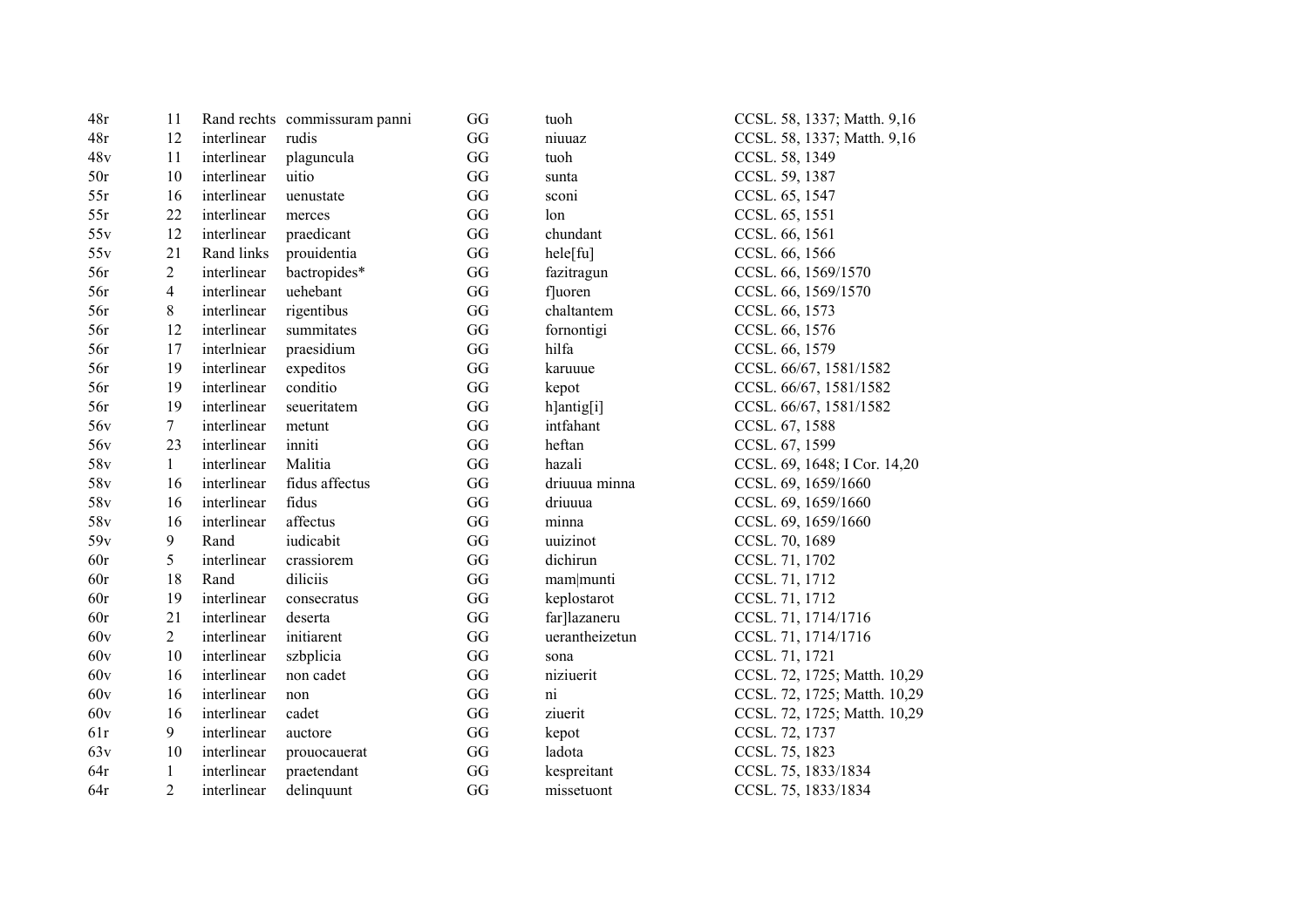| 64r | 11             | interlinear | dicere             | GG                     | sagen                | CCSL. 76, 1841        |
|-----|----------------|-------------|--------------------|------------------------|----------------------|-----------------------|
| 65v | 18             | interlinear | distantia          | GG                     | untarteilida         | CCSL. 78, 39          |
| 66r | $\mathbf{1}$   | Rand oben   | percut&            | GG                     | heiscot              | CCSL. 78, 42          |
| 67r | $\overline{4}$ | interlinear | auxisin*           | GG                     | auchunga             | CCSL. 79, 75          |
| 67v | $\tau$         | Rand        | acie               | GG                     | einuuigi             | CCSL. 80, 96          |
| 69r | 11             | interlinear | alligoriae         | GG                     | pilitie              | CCSL. 82, 152         |
| 69r | 11             | interlinear | passuia            | GG                     | uuanchonti           | CCSL. 82, 152         |
| 72r | $\overline{4}$ | interlinear | consolatur         | GG                     | helfan               | CCSL. 86, 260         |
| 73v | 4              | interlinear | neominiarum (dies) | GG                     | zedesniuuinmanodes   | CCSL. 88, 317         |
| 73v | $\overline{4}$ | interlinear | "synthetisch       | GG                     | ze                   | CCSL. 88, 317         |
| 73v | 4              | interlinear | "synthetisch       | $\mathbf{G}\mathbf{G}$ | des                  | CCSL. 88, 317         |
| 73v | 4              | interlinear | neominiarum        | $\mathbf{G}\mathbf{G}$ | niuuin manodes       | CCSL. 88, 317         |
| 73v | $\overline{4}$ | interlinear | neominiarum        | GG                     | niuuin               | CCSL. 88, 317         |
| 73v | $\overline{4}$ | interlinear | neominiarum        | $\mathbf{G}\mathbf{G}$ | manodes              | CCSL. 88, 317         |
| 73v | 21             | interlinear | sabbati?           | GG                     | frist                | CCSL. 89, 332         |
| 74r | 15             | interlinear | conciliabulo       | GG                     | kenozscaft           | CCSL. 89, 348         |
| 74r | 21             | interlinear | crudilitatis       | GG                     | grimmi               | CCSL. 89, 354         |
| 74v | 9              | interlinear | auaritiae          | GG                     | kitagi               | CCSL. 90, 363         |
| 74v | 15             | interlinear | transtulimus       | GG                     | fr                   | CCSL. 90, 368         |
| 75r | 5              | interlinear | moliuntur          | GG                     | stozan               | CCSL. 90, 379         |
| 76v | 17             | interlinear | conparatione       | GG                     | kelihisa             | CCSL. 93, 445         |
| 80v | 12             | Rand        | condicione*        | GG                     | ke t                 | CCSL. 98, 599         |
| 80v | 21             | interlinear | passiuos           | $\mathbf{G}\mathbf{G}$ | uuanchontun          | CCSL. 99, 606         |
| 80v | 21             | interlinear | fluctu&            | $\mathbf{G}\mathbf{G}$ | floozze              | CCSL. 99, 606         |
| 81v | $\overline{4}$ | interlinear | consecratus        | GG                     | keuu                 | CCSL. 99/100, 632/633 |
| 81v | 15             | interlinear | fortuitu           | $\mathbf{G}\mathbf{G}$ | arauin[gun]          | CCSL. 100, 642        |
| 82v | 11             | interlinear | tunditur           | GG                     | karaset              | CCSL. 101, 678        |
| 83v | $\overline{4}$ | interlinear | dictorum           | GG                     | chuito               | CCSL. 102, 711        |
| 84r | 8              | interlinear | disertiones        | $\mathbf{G}\mathbf{G}$ | redinunga            | CCSL. 103, 734        |
| 85r | 20             | interlinear | Lubrica            | GG                     | halun                | CCSL. 105, 790        |
| 87r | 16             | interlinear | flaccidum          | GG                     | falouuaz             | CCSL. 108, 860/861    |
| 88r | 17             | interlinear | discrepent         | GG                     | misent               | CCSL. 109, 896/897    |
| 88r | 19             | interlinear | Disseritur         | GG                     | urrachot             | CCSL. 109, 898        |
| 89v | 18             | interlinear | litteram           | GG                     | kescrip              | CCSL. 111, 954        |
| 90v | 5              | interlinear | noxio              | GG                     | $scu[lt]$            | CCSL. 112, 982        |
| 91r | 14             | interlinear | commaticam         | GG                     | korot <sup>[i]</sup> | CCSL. 113, 1010       |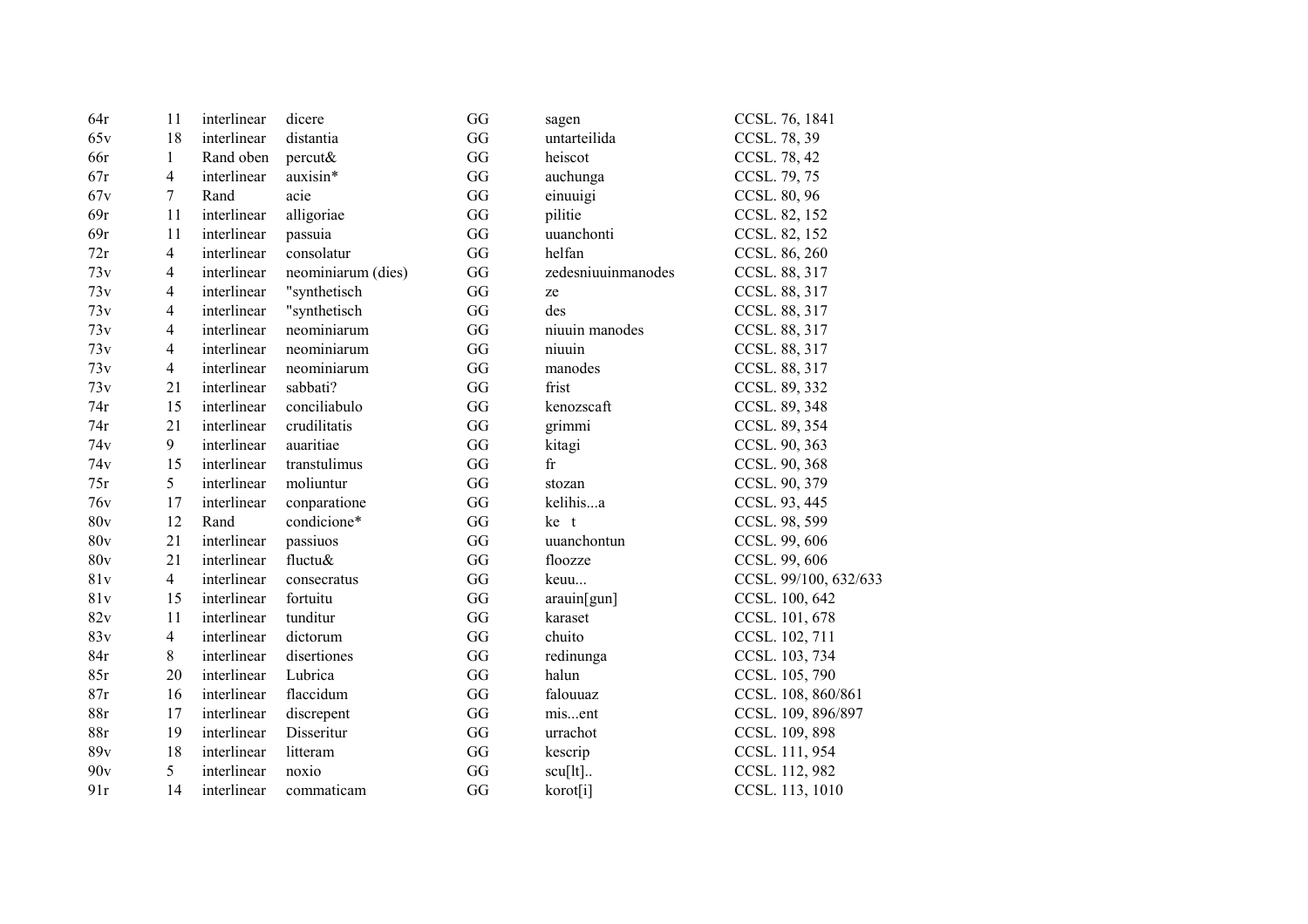| 91r              | 22                       | interlinear | emulumenta         | GG | stiura                  | CCSL. 113, 1010                  |
|------------------|--------------------------|-------------|--------------------|----|-------------------------|----------------------------------|
| 92r              | 21                       | interlinear | quisquilias        | GG | asueiffa                | CCSL. 114, 1033                  |
| 92v              | 15                       | interlinear | inciderit          | GG | anastuorit              | CCSL. 114, 1048                  |
| 95r              | $7\overline{ }$          | Rand        | occidere           | GG | sturen                  | CCSL. 117, 1031; Matth. II, 14,5 |
| 95r              | 22                       | interlinear | occisioni          | GG | keuori                  | CCSL. 118, 1143                  |
| 95v              | 11                       | interlinear | inoppinionem       | GG | piuuanidin              | CCSL. 118, 1154                  |
| 96r              | 10                       | interlinear | censoribus         | GG | suonara                 | CCSL. 119, 1171/1173             |
| 96r              | 12                       | interlinear | dilicias           | GG | mammunti                | CCSL. 119, 1171/1173             |
| 98 <sub>v</sub>  | $\overline{c}$           | interlinear | salsis aquis       | GG | serigem achom           | CCSL. 122, 1246                  |
| 98 <sub>v</sub>  | $\overline{2}$           | interlinear | salsis             | GG | serigem                 | CCSL. 122, 1246                  |
| 98 <sub>v</sub>  | $\overline{2}$           | interlinear | aquis              | GG | achom                   | CCSL. 122, 1246                  |
| 100v             | $\overline{4}$           | interlinear | Stationes          | GG | kasaztunpihaltida       | CCSL. 124, 1316                  |
| 100v             | $\overline{\mathcal{A}}$ | interlinear | Stationes          | GG | kasaztun                | CCSL. 124, 1316                  |
| 100v             | $\overline{4}$           | interlinear | <b>Stationes</b>   | GG | pihaltida               | CCSL. 124, 1316                  |
| 103r             | 10                       | interlinear | deferendis         | GG | farqu                   | CCSL. 127, 1416                  |
| 104r             | 6                        | interlinear | teritus*           | GG | formalanaz              | CCSL. 128, 1447                  |
| 104v             | 10                       | interlinear | inpactionem        | GG | marrisal                | CCSL. 129, 1468/1469             |
| 106r             | 11                       | interlinear | incensor           | GG | inzuntari               | CCSL. 132, 1529                  |
| 106r             | 14                       | interlinear | opiniari           | GG | uuannan                 | CCSL. 132, 1532                  |
| 106 <sub>v</sub> | 12                       | interlinear | supercilio         | GG | uparhucht               | CCSL. 132, 1550                  |
| 112r             | 20                       | interlinear | portenta           | GG | ungehiuri               | CCSL. 140, 43                    |
| 113r             | 13                       | interlinear | caso               | GG | uuan                    | CCSL. 141, 70                    |
| 113r             | 13                       | interlinear | caso?              | GG | hon[l]iho               | CCSL. 141, 70                    |
| 113v             | 5                        | interlinear | inlecti            | GG | pisuichanun             | CCSL. 141, 80                    |
| 113v             | 14                       | interlinear | supercilio         | GG | kemeitheit              | CCSL. 142, 88                    |
| 115r             | 13                       | interlinear | in affectum suum   | GG | insingasauuuasi         | CCSL. 143, 139                   |
| 115r             | 13                       | interlinear | in                 | GG | in                      | CCSL. 143, 139                   |
| 115r             | 13                       | interlinear | affectum           | GG | sin                     | CCSL. 143, 139                   |
| 115r             | 13                       | interlinear | suum               | GG | gasauuuasi              | CCSL. 143, 139                   |
| 117r             | 16                       | interlinear | Conpensat          | GG | uuidaruuallota          | CCSL. 146, 214                   |
| 118v             | 18                       | interlinear | recapitulande sunt | GG | sintzahaupitegasezzanti | CCSL. 148, 271                   |
| 118v             | 18                       | interlinear | sunt               | GG | sint                    | CCSL. 148, 271                   |
| 118v             | 18                       | interlinear | recapitulande      | GG | zahaupitegasezzanti     | CCSL. 148, 271                   |
| 118v             | 18                       | interlinear | recapitulande      | GG | za                      | CCSL. 148, 271                   |
| 118v             | 18                       | interlinear | recapitulande      | GG | haupite                 | CCSL. 148, 271                   |
| 118v             | 18                       | interlinear | recapitulande      | GG | gasezzanti              | CCSL. 148, 271                   |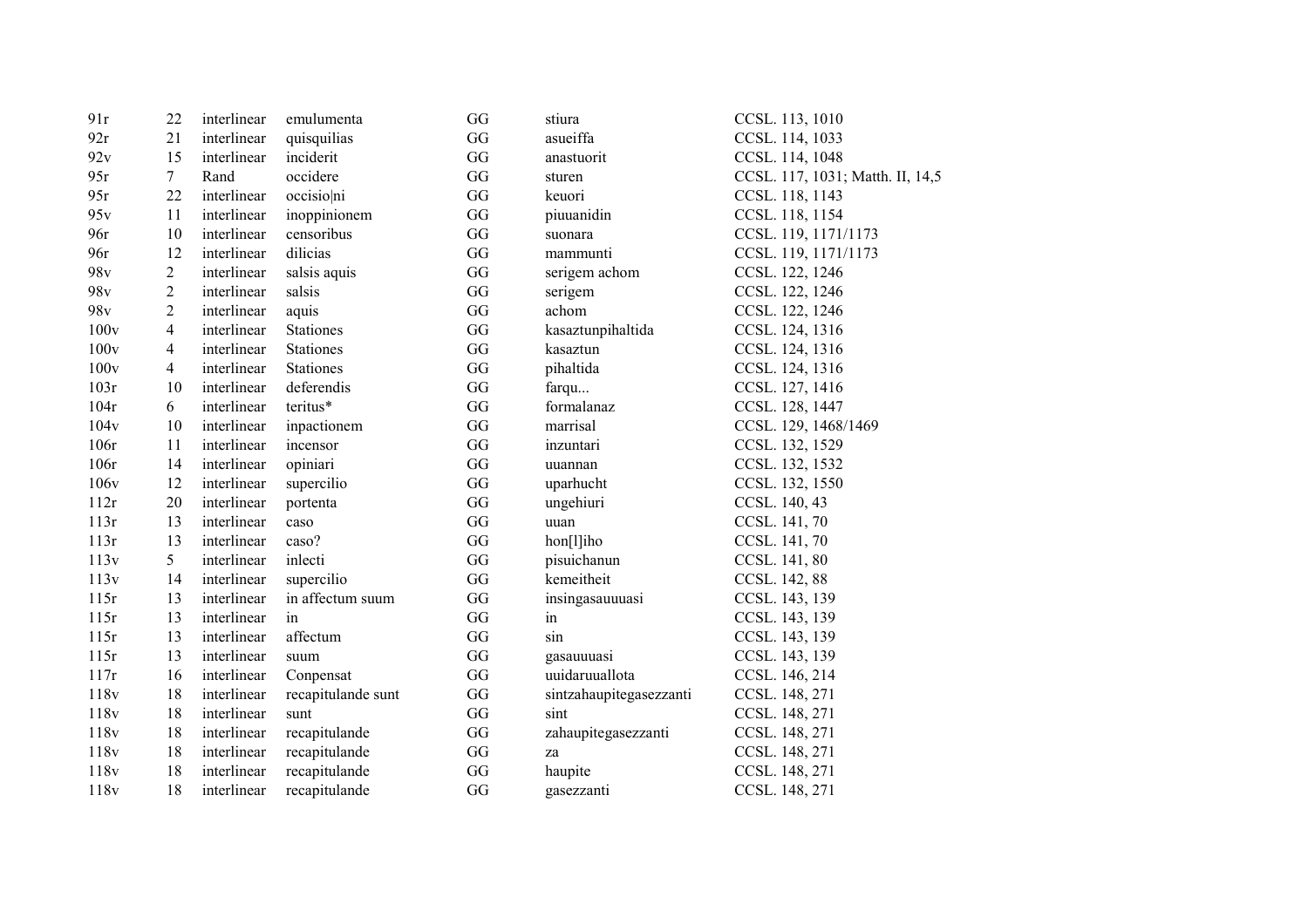| 119r | 17                       | interlinear | $fi(g)$ endum          | GG | stantanne       | CCSL. 149, 288               |
|------|--------------------------|-------------|------------------------|----|-----------------|------------------------------|
| 120r | $\overline{c}$           | interlinear | potissimum             | GG | zealleromeist   | CCSL. 150, 309               |
| 120r | $\overline{c}$           | interlinear | potissimum             | GG | ze              | CCSL. 150, 309               |
| 120r | $\overline{c}$           | interlinear | potissimum             | GG | allero          | CCSL. 150, 309               |
| 120r | $\overline{2}$           | interlinear | potissimum             | GG | meist           | CCSL. 150, 309               |
| 120r | 4                        | interlinear | euanuisse              | GG | uirsuintan      | CCSL. 150, 311               |
| 120v | 15                       | interlinear | restituet              | GG | keitniuuot      | CCSL. 151, 337; Matth. 17,11 |
| 121v | $\overline{2}$           | interlinear | latenter               | GG | hulingon        | CCSL. 152, 363/365           |
| 121v | 3                        | interlinear | interdum               | GG | sumenes         | CCSL. 152, 363/365           |
| 121v | $\overline{\mathbf{4}}$  | interlinear | inbicillitatem?        | GG | k litreh        | CCSL. 152, 363/365           |
| 121v | 5                        | interlinear | dicente                | GG | zasagenanne     | CCSL. 152, 363/365           |
| 121v | $\mathfrak s$            | interlinear | "synthetisch?          | GG | za              | CCSL. 152, 363/365           |
| 121v | 5                        | interlinear | dicente                | GG | sagenanne       | CCSL. 152, 363/365           |
| 121v | 9                        | interlinear | tedio                  | GG | drozzisale      | CCSL. 152, 369               |
| 122v | $\overline{\mathcal{A}}$ | interlinear | ostentatio             | GG | pitroch         | CCSL. 153, 401/402           |
| 122v | 5                        | interlinear | transferendus          | GG | zaganemanne     | CCSL. 153, 401/402           |
| 122v | 5                        | interlinear | "synthetisch           | GG | za              | CCSL. 153, 401/402           |
| 122v | 5                        | interlinear | transferendus          | GG | ganemanne       | CCSL. 153, 401/402           |
| 123r | 8                        | interlinear | omnes [] ferebantur?   | GG | epanlihopifuo   | CCSL. 154, 423               |
| 123r | 8                        | interlinear | omnes?                 | GG | epanliho        | CCSL. 154, 423               |
| 123r | 8                        | interlinear | ferebantur             | GG | pifuo           | CCSL. 154, 423               |
| 123r | 14                       | interlinear | repp&ere               | GG | sohan           | CCSL. 154, 427               |
| 123r | 21                       | interlinear | suggerer $\&$          | GG | kuntit          | CCSL. 154, 433/434           |
| 123v | $\overline{c}$           | interlinear | Ad postolatione        | GG | zerasouhnungu   | CCSL. 154, 433/434           |
| 123v | $\overline{2}$           | interlinear | Ad                     | GG | zera            | CCSL. 154, 433/434           |
| 123v | $\overline{2}$           | interlinear | Ad                     | GG | ze              | CCSL. 154, 433/434           |
| 123v | $\overline{c}$           | interlinear | "synthetisch (Artikel) | GG | dera            | CCSL. 154, 433/434           |
| 123v | $\overline{2}$           | interlinear | postolatione           | GG | suohungu        | CCSL. 154, 433/434           |
| 124r | $\overline{4}$           | interlinear | stater                 | GG | scilline        | CCSL. 155, 454               |
| 124v | 4                        | interlinear | nefas                  | GG | ungaristliho    | CCSL. 156, 471               |
| 124v | 17                       | interlinear | redditione             | GG | farkalt[nung]ie | CCSL. 156, 481               |
| 127v | $\overline{2}$           | interlinear | deligatum              | GG | kemarchota      | CCSL. 159, 572               |
| 127v | 14                       | interlinear | errantis               | GG | manun[ti]       | CCSL. 160, 583               |
| 128r | 8                        | interlinear | dragmarum              | GG | cheisurinc      | CCSL. 160, 596               |
| 128v | 14                       | interlinear | conueniendi            | GG | manunga         | CCSL. 161, 619               |
| 129r | 11                       | interlinear | dispicis               | GG | unuuerdis       | CCSL. 162, 634               |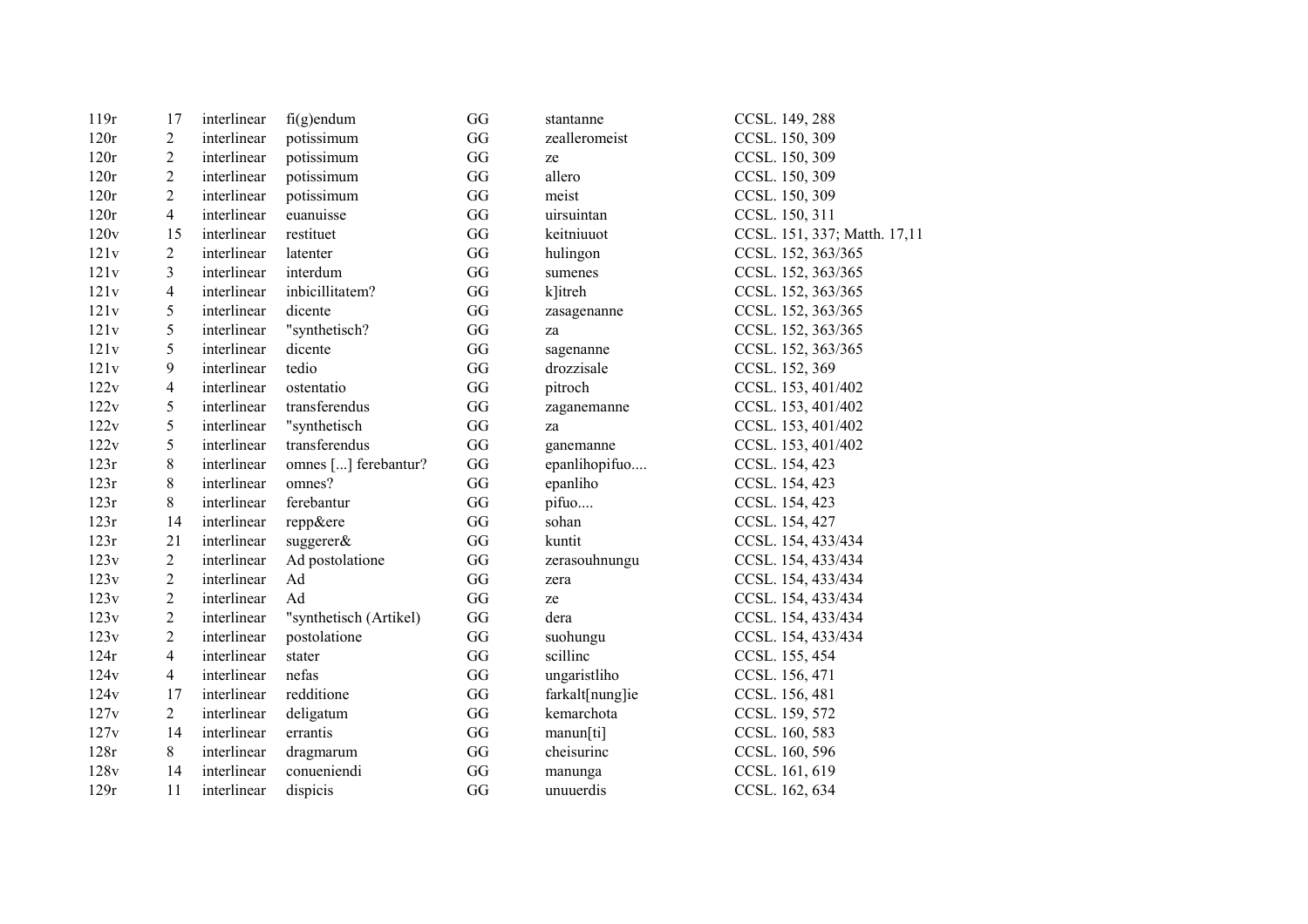| 130v | 15             | interlinear | perpetes                    | GG | langorun                                     | CCSL. 164, 688                |
|------|----------------|-------------|-----------------------------|----|----------------------------------------------|-------------------------------|
| 131v | 8              | interlinear | captioni                    | GG | piuangido                                    | CCSL. 165, 716                |
| 131v | 15             | interlinear | dicipulam                   | GG | fara                                         | CCSL. 165, 721                |
| 132r | $\overline{4}$ | interlinear | querebatur                  | GG | kefraget                                     | CCSL. 166, 729/730            |
| 132r | 5.             | interlinear | necterentur                 | GG | pipintit                                     | CCSL. 166, 729/730            |
| 132r | 19             | interlinear | in arto sit                 | GG | uesteazuuisit                                | CCSL. 166, 742                |
| 132r | 19             | interlinear | in arto                     | GG | ueste                                        | CCSL. 166, 742                |
| 132r | 19             | interlinear | sit                         | GG | azuuisit                                     | CCSL. 166, 742                |
| 132v | 14             | interlinear | indulgere discidiam         | GG | anlazon sceid                                | CCSL. 166, 756/757            |
| 132v | 14             | interlinear | indulgere                   | GG | anlazon                                      | CCSL. 166, 756/757            |
| 132v | 14             | interlinear | discidiam                   | GG | sceid                                        | CCSL. 166, 756/757            |
| 133r | 10             | interlinear | copulam                     | GG | kamahida                                     | CCSL. 167, 770                |
| 133r | 15             | interlinear | expertus                    | GG | kachoriotkachoroter                          | CCSL. 167, 774                |
| 133r | 15             | interlinear | expertus                    | GG | kachoriot                                    | CCSL. 167, 774                |
| 133r | 15             | interlinear | expertus                    | GG | kachoroter                                   | CCSL. 167, 774                |
| 133v | $\overline{4}$ | interlinear | excepta causa fornicationis | GG | kuski                                        | CCSL. 167, 783                |
| 133v | $\tau$         | interlinear | gylosa                      | GG | kitigu                                       | CCSL. 167, 785                |
| 133v | $\tau$         | interlinear | gylosa                      | GG | azkiru                                       | CCSL. 167, 785                |
| 133v | 12             | interlinear | motum                       | GG | crouzisali                                   | CCSL. 167, 788                |
| 133v | 16             | interlinear | fortunam                    | GG | uueroltsalida                                | CCSL. 168, 793                |
| 133v | 16             | Rand        | fortunam                    | GG | salida                                       | CCSL. 168, 793                |
| 134r | 8              | interlinear | matronales                  | GG | itinsa                                       | CCSL. 168, 804                |
| 134r | 15             | interlinear | frigidioris                 | GG | kaltantes                                    | CCSL. 168, 809                |
| 134v | $\overline{4}$ | interlinear | pudicitie                   | GG | kuski                                        | CCSL. 168, 817                |
| 134v | 6              | interlinear | adliciens                   | GG | lustat                                       | CCSL. 168, 818                |
| 138v | 18             | interlinear | procuratori                 | GG | a.paht                                       | CCSL. 174, 968                |
| 138r | 9              | interlinear | pubertate                   | GG | iugundtome                                   | CCSL. 175, 977                |
| 140r | 11             | interlinear | nequa                       | GG | hust                                         | CCSL. 176, 1015; Matth. 20,15 |
| 140r | 14             | interlinear | accusat                     | GG | rokta                                        | CCSL. 176, 1017               |
| 140v | 6              | interlinear | disputatis                  | GG | keredinotem                                  | CCSL. 176, 1029               |
| 140v | 10             | interlinear | scandalizentur              | GG | kesuichan                                    | CCSL. 177, 1032               |
| 142v | $\mathfrak{Z}$ | interlinear | inmodica                    | GG | unluzzil                                     | CCSL. 179, 1097               |
| 144r | $\tau$         | interlinear | rupes [et] praerupta        | GG | scopastre sulihouohaldi uual CCSL. 181, 1152 |                               |
| 144r | $\tau$         | interlinear | rupes                       | GG | scopastre                                    | CCSL. 181, 1152               |
| 144r | 7              | interlinear | praerupta                   | GG | sulihouohaldi uual                           | CCSL. 181, 1152               |
| 144r | $\overline{7}$ | interlinear | $\overline{\mathcal{L}}$    | GG | suliho                                       | CCSL. 181, 1152               |